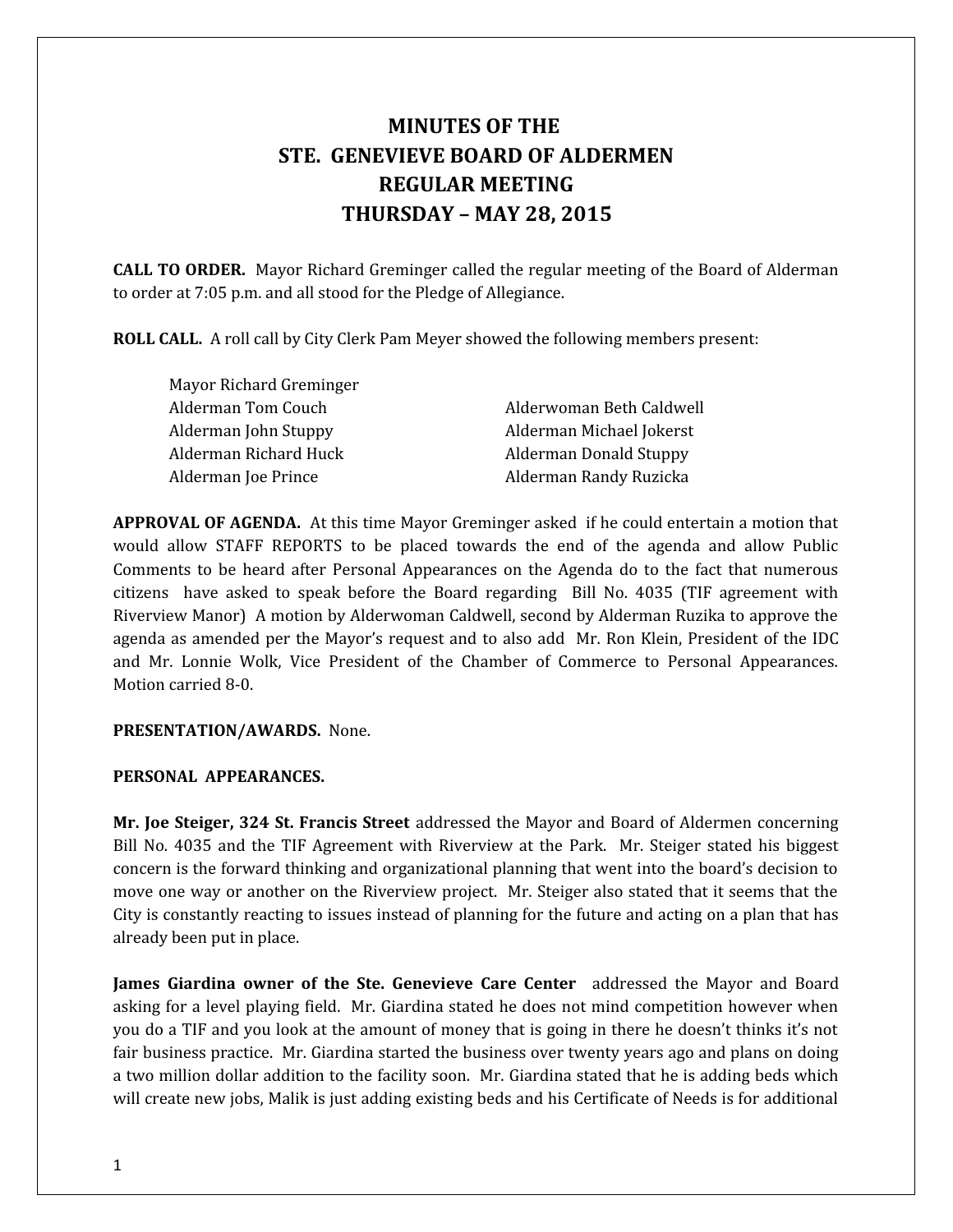beds with additional employment. Mr. Girardina requested a tax abatement, stating when you are competing, you too deserve equal treatment.

**Ron Klein, President of the Ste. Genevieve Industrial Development Corporation**, read a letter of support of the TIF Agreement.

**Lonnie Wolk, Vice President of the Ste. Genevieve Chamber of Commerce** read a letter of support of the TIF Agreement.

# **PUBLIC COMMENTS.**

**Tom Keim, CEO of Ste. Genevieve County Memorial Hospital** addressed the Mayor and Board of Aldermen stating that this is not monies that were taken away from the City Budget to do roads. This was never the intent. The TIF was set up with dollars to be used for development that would create more taxes. Mr. Keim stated that these were funds set aside and were appropriated 20 years ago and said take these dollars and, make this better so that we can grow our community. This wasn't meant to be 20 years later to decide if you were going to do roads or other things. This was not meant to be a battle between doing roads or having the City take money out of their budget. Once taxes are generated from the project, those funds can be allotted to improve roads and infrastructure as well.

**Harry Gegg, Jr. 786 Parkwood Drive,** addressed the Mayor and Board of Aldermen stating that some of the aldermen may feel a moral obligation to the project, but they should also feel a moral obligation to their constituents. Gegg requested that the Board rethink the proposal and use some funds to fix Pointe Basse Drive. Possibly not taking all the funds away, but maybe consider splitting them up?

# **CITY ADMINISTRATOR REPORT.** (See Attached Report)

**COMMITTEE REPORTS.** Alderman Jokerst reported on the Ste. Genevieve Community Access Television meeting and that all the new equipment is up and running well, will have an upcoming training session and open house in the future. They are also working on getting the radar back on the screen.

## **CONSENT AGENDA.**

**Minutes – Board of Aldermen – Regular Meeting – May 14, 2015 .** A motion by Alderman Jokerst, second by Alderwoman Caldwell to approve the minutes as amended. Motion carried 8-0.

**Financial Report – April 2015.** A motion by Alderman Huck, second by Alderman Jokerst to approve the Financial Report for April, 2015 as presented by the City Treasurer, Sue Schweiss. Motion carried 8-0.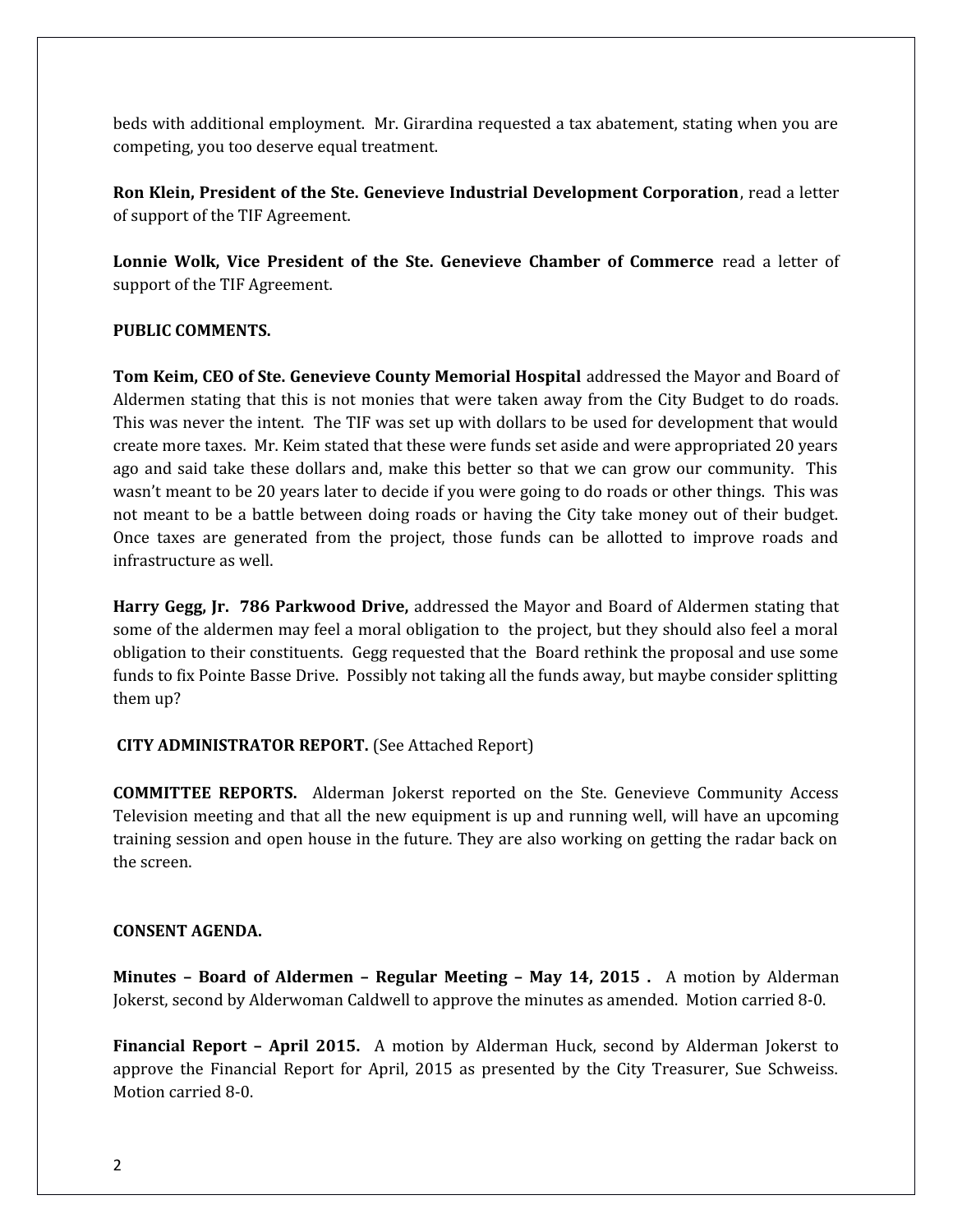**PUBLIC HEARING – The Mayor and Board of Aldermen of the City of Ste. Genevieve will hold a public hearing to discuss proposed amendments to Chapter 405: Zoning Regulations of the Ste. Genevieve Municipal Code of Ordinances.** At this time Mayor Greminger opened the public hearing at 7:42 p.m. Mr. Toma, City Administrator, gave a brief explanation on the proposed amendments. With no further questions, Mayor Greminger closed the public hearing at 7:45 p.m.

#### **OLD BUSINESS.**

**BILL NO. 4028. AN ORDINANCE APPROVING A TAX EXEMPT EQUIPMENT LEASE PURCHASE AGREEMENT WITH FS LEASING, LLC. FOR THREE POLICE VEHICLES IN AN AMOUNT NOT TO EXCEED \$99,925.00. 1ST READING.** A motion by Alderman Couch, second by Alderman Ruzicka, Bill No. 4028 was placed on its first reading, read by title only considered and passed with a 8-0 vote of the Board of Alderman.

**BILL NO. 4032. AN ORDINANCE AUTHORIZING THE MAYOR TO ENTER INTO A PROPOSAL FOR PROFESSIONAL ENGINEERING SERVICES WITH COCHRAN ENGINEERING FOR CONSTRUCTION STAKEOUT FOR WATER MAIN IMPROVEMENTS AND EXHIBIT PREPARATION. 2<sup>ND</sup> READING.** A motion by Alderman Huck, second by Alderman Jokerst, Bill No. 4032 was placed on its second and final reading, read by title only, considered and passed by a roll call vote as follows: Ayes: Alderman Donald Stuppy, Alderwoman Beth Caldwell, Alderman Tom Couch, Alderman Randy Ruzicka, Alderman Joe Prince, Alderman John Stuppy, Alderman Mike Jokerst and Alderman Rick Huck. Nays: None Motion carried 8-0. Thereupon Bill No. 4032 was declared Ordinance No. 3971 signed by the Mayor and attested by the City Clerk.

**BILL NO. 4033 . AN ORDINANCE AUTHORIZING THE MAYOR TO ENTER INTO A CONTRACT WITH SARGENT CONSTRUCTION COMPANY FOR ROOF REPAIR AT #5 TRAUTMAN COURT IN AN AMOUNT NO TO EXCEED \$17,600.00. 2ND READING.** A motion by Alderman Huck, second by Alderman D. Stuppy, Bill No. 4033 was placed on its second and final reading, read by title only, considered and passed by a roll call vote as follows: Ayes: Alderman Donald Stuppy, Alderwoman Beth Caldwell, Alderman Tom Couch, Alderman Randy Ruzicka, Alderman Joe Prince, Alderman John Stuppy, Alderman Mike Jokerst and Alderman Rick Huck. Nays: None Motion carried 8-0. Thereupon Bill No. 4033 was declared Ordinance No. 3972 signed by the Mayor and attested by the City Clerk.

**BILL NO. 4034. AN ORDINANCE APPROVING A BUDGET AMENDMENT TO THE CITY OF STE. GENEVIEVE FISCAL YEAR 2015 BUDGET RELATING TO THE VALLE SPRINGS TIF FUND BUDGET #40. 2ND READING** A motion by Alderman Huck, second by Alderwoman Caldwell, Bill No. 4034 was placed on its second and final reading, read by title only, considered and passed by a roll call vote as follows: Ayes: Alderman Donald Stuppy, Alderwoman Beth Caldwell, Alderman Tom Couch, Alderman Randy Ruzicka, Alderman Joe Prince, Alderman John Stuppy, Alderman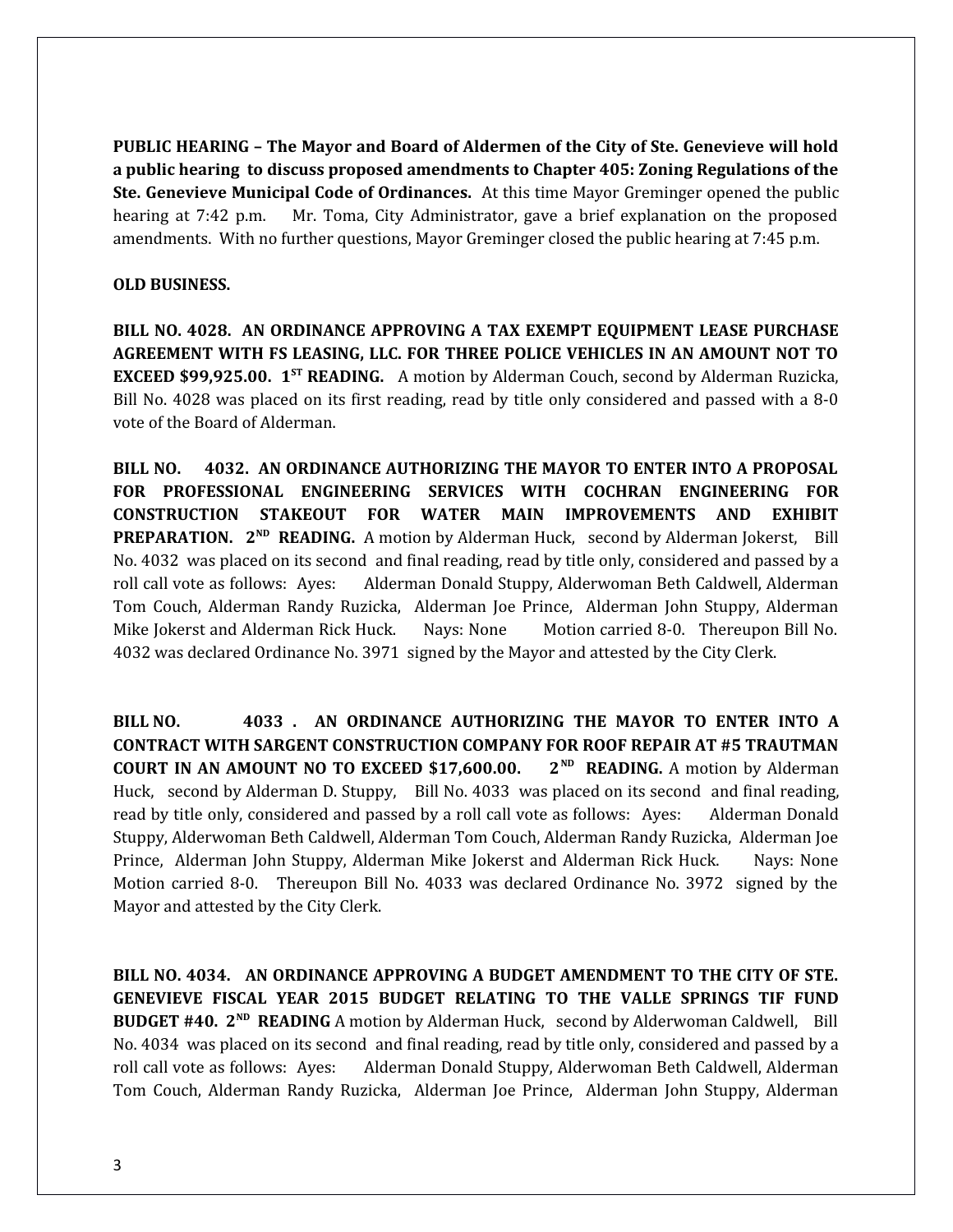Mike Jokerst and Alderman Rick Huck. Nays: None Motion carried 8-0. Thereupon Bill No. 4034 was declared Ordinance No. 3973 signed by the Mayor and attested by the City Clerk.

**BILL NO. 4035. AN ORDINANCE OF THE CITY OF STE. GENEVIEVE, MISSOURI AUTHORIZING THE MAYOR TO ENTER INTO AN AGREEMENT WITH RIVERVIEW AT THE PARK, INC. FOR REIMBURSEMENT OF ELGIBLE EXPENSES ASSOCIATED WITH THE VALLE SPRING TIF AREA. 2<sup>ND</sup> READING.** A motion by Alderwoman Caldwell, second by Alderman Jokerst, Bill No. 4035 was placed on its second and final reading, read by title only, considered and passed by a roll call vote as follows: Ayes: Alderwoman Beth Caldwell, Alderman Tom Couch, Alderman Mike Jokerst and Alderman Rick Huck. Nays: Alderman Donald Stuppy, Alderman Randy Ruzicka, Alderman Joe Prince and Alderman John Stuppy Tie vote Mayor Greminger voted Yes and motion carried 5 – 4. Thereupon Bill No. 4035 was declared Ordinance No. 3972 signed by the Mayor and attested by the City Clerk.

**BILL NO. 4038. AN ORDINANCE OF THE CITY OF STE. GENEVIEVE, MISSOURI ADOPTING SANITARY SEWER COLLECTION SYSTEM SPECIFICATIONS. 2<sup>ND</sup> READING.** A motion by Alderman Huck, second by Alderman Prince, Bill No. 4038 was placed on its second and final reading, read by title only, considered and passed by a roll call vote as follows: Ayes: Alderman Donald Stuppy, Alderwoman Beth Caldwell, Alderman Tom Couch, Alderman Randy Ruzicka, Alderman Joe Prince, Alderman John Stuppy, Alderman Mike Jokerst and Alderman Rick Huck. Nays: None Motion carried 8-0. Thereupon Bill No. 4038 was declared Ordinance No. 3975 signed by the Mayor and attested by the City Clerk.

#### **NEW BUSINESS.**

**BILL NO. 4041. AN ORDINANCE AUTHORIZING THE CITY OF STE. GENEVIEVE, MISSOURI TO ENTER INTO A LEASE PURCHASE TRANSACTION, THE PROCEEDS OF WHICH WILL BE USED TO PAY THE COSTS OF ACQUIRING, CONSTRUCTING, EXTENDING, IMPROVING AND EQUIPPING THE CITY'S COMBINED WATERWORKS AND SEWERAGE SYSTEM; AND APPROVING THE EXECUTION OF CERTAIN DOCUMENTS AND ACTIONS IN CONNECTION THEREWITH. 1ST READING.** A motion by Alderwoman Caldwell, second by Alderman Couch, Bill No. 4041 was placed on its first reading, read by title only considered and passed with a 8-0 vote of the Board of Alderman.

**BILL NO. 4042. AN ORDINANCE AMENDING CHAPTER 405: ZONING REGULATIONS. 1 ST READING.** A motion by Alderman Prince, second by Alderman D. Prince, Bill No. 4042 was placed on its first reading, read by title only considered and passed with a 8-0 vote of the Board of Alderman.

**BILL NO. 4043. AN ORDINANCE REPEALING TITLE VI BUSINESS AND OCCUPATION, CHAPTER 605 BUSINESS LICENSING, ARTICLE II MISCELLANEOUS BUSINESS REGULATIONS, DIVISION 1 BED AND BREAKFAST ESTABLISHMENTS AND ENACTING IN LIEU THEREOF ARTICLE II MISCELLANEOUS BUSINESS REGULATIONS DIVISION 1 LODGING ESTABLISHMENTS. 1ST READING.** A motion by Alderman Huck, second by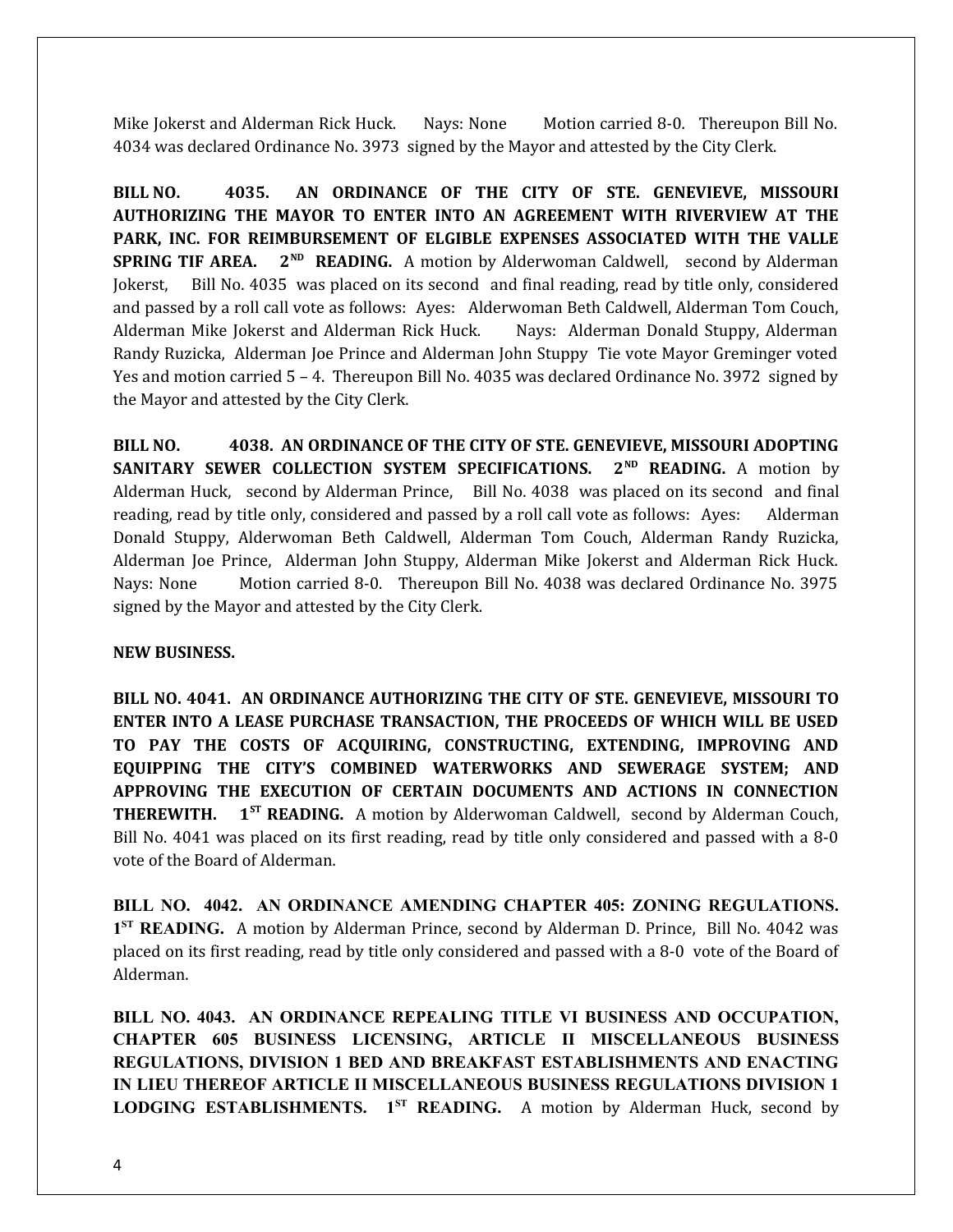Alderman D. Prince, Bill No. 4043 was placed on its first reading, read by title only considered and passed with a 8-0 vote of the Board of Alderman.

# **PUBLIC COMMENTS.**

Paul Mullins asked for clarification on what exactly TIF funds can be used for in the Pointe Basse area when it comes to street repairs.

Joe Steiger addressed the Mayor and Board again regarding poor planning and always moving ahead on things without a plan.

Shawna Zerwig – addressed the Mayor and Board and told them that they all should of done better research that the money spent to MALIK should have gone to better places benefiting the Citizens of our community.

Kara Bert updated the Mayor and Board on the Downtown Renewal.

# **STAFF REPORTS .**

Eric Bennett, Police Chief (See Attached Report) Petree Powell, Community Development Administrator (See Attached Report) Steve Wilson, Alliance Water Resources (See Attached Report) Kenny Steiger, Fire Chief (See Attached Report) Sandra Cabot, Welcome Center (See Attached Report) Dave Pinkley, Field Operations Supervisor (See Attached Report)

## **OTHER BUSINESS.**

**Approval of a temporary liquor license for the Ste. Genevieve Eagles, FOE #4336 for the Jour De Fete Festival to be held on August 8th & 9th, 2015.** A motion by Alderman Huck, second by Alderman Couch to approve the temporary liquor license for the Ste. Genevieve Eagles. Motion carried 8-0.

**Appeal from decision of the heritage Commission/Administrator – 645 N. Fourth Street.** At this time, Mr. Dewayne Rottler, 654 N. Fourth Street addressed the Mayor and Board appealing the decision to deny the installation of a 12 foot by 21 foot steel prefabricated carport adjacent to his residence by the Heritage Commission. Mr. Rottler stated that the carport will be placed 21 feet from the rear of the 65 foot long driveway. Mr. Rottler also added that in a three block area from his home there are 14 carports. A motion by Alderman J. Stuppy, second by Alderwoman Caldwell to approve the appeal of Mr. Rottler and allow the installation of the carport at 654 N. Fourth Street. Motion carried 8-0.